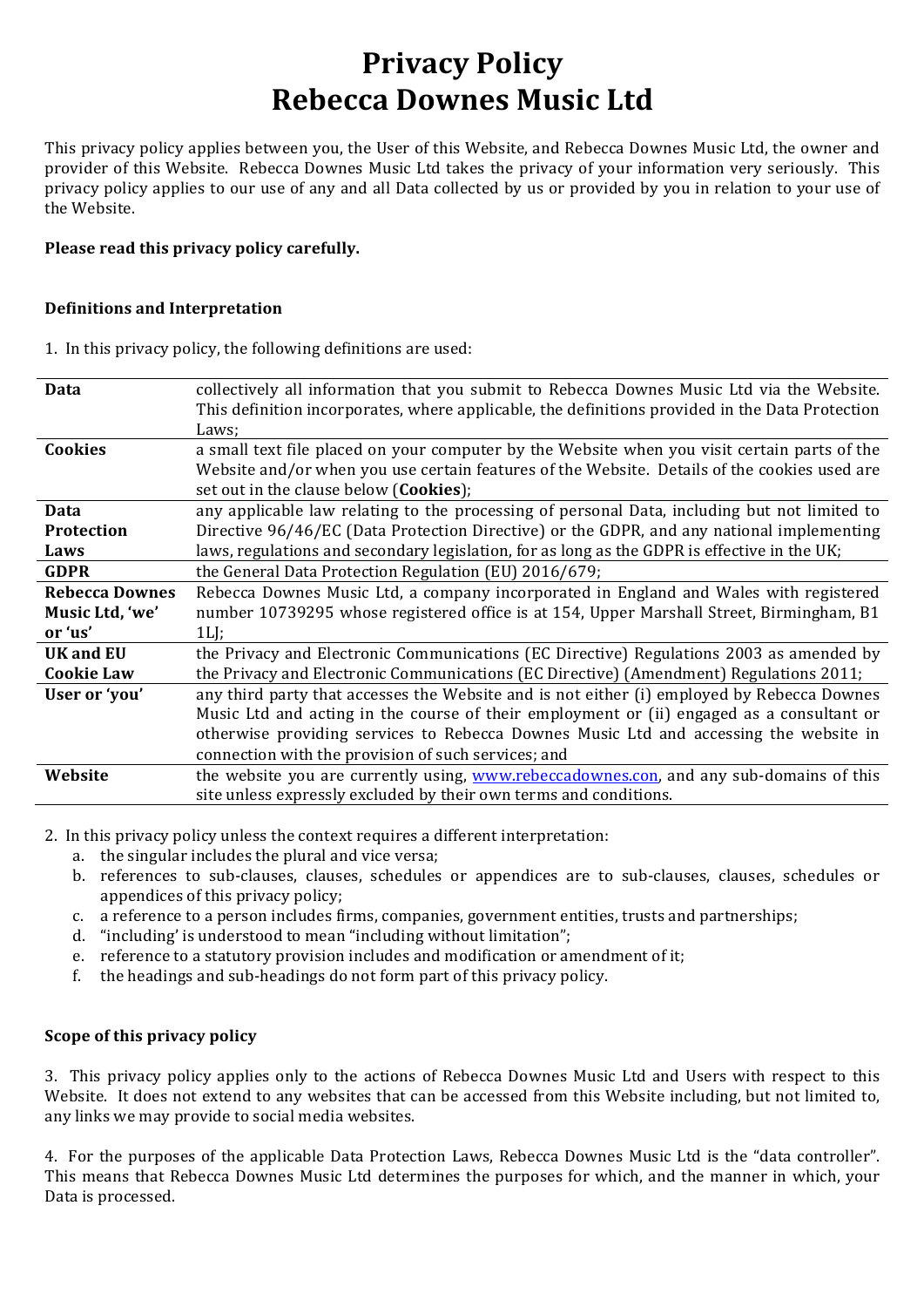# **Data collected**

- 5. We may collect the following Data, which includes personal Data, from you:
	- a. name;
	- b. contact information such as email address and telephone numbers; in each case, in accordance with this privacy policy.

# **How we collect Data**

- 6. We collect Data in the following ways:
	- a. Data is given to us by you; and
	- b. Data is collected automatically.

# Data that is given to us by you

- 7. Rebecca Downes Music Ltd will collect your Data in a number of ways, for example:
	- a. when you contact us through the Website, by telephone, post, e-mail or through any other means;
	- b. when you register with us and set up an account to receive our products/services;
	- c. when you complete surveys we use for research purposes (although you are not obliged to respond to them);
	- d. when you enter a competition through a social media channel:
	- e. when you make payments to us, through this Website or otherwise.

# **Data that is collected automatically**

- 8. To the extent that you access the Website, we will collect your Data automatically, for example:
	- a. we automatically collect some information about your visit to the Website. This information helps us to make improvements to Website content and navigation, and includes your IP address, the date, times and frequency with which you access the Website and the way you use and interact with its content;
	- b. we will collect your Data automatically via cookies, in line with the cookie settings on your browser. For more information about cookies, and how we use them on the Website, see the section below headed "**Cookies**".

# **Our use of Data**

9. Any or all of the above Data may be required by us from time to time in order to provide you with the best possible service and experience when using our Website. Specifically, Data may be used by us for the following reasons:

- a. internal record keeping;
- b. improvement of our products/services:
- c. transmission by email of marketing materials that may be of interest to you;
- d. contact for market research purposes which may be done using email, telephone, fax or mail. Such information may be used to customise or update the Website; in each case in accordance with this privacy policy.

10. We may use your Data for the above purposes if we deem it necessary to do so for our legitimate interests. If you are not satisfied with this, you have the right to object in certain circumstances (see the section headed "Your rights" below).

11. For the delivery of direct marketing to you via email, we will need your consent, whether via an opt-in or a soft opt-in:

- a. soft opt-in consent is a specific type of consent which applies when you have previously engaged with us (for example, you contact us to ask for more details about a particular product/service, and we are marketing similar products/services). Under "soft opt-in" consent, we will take your consent as given unless vou opt-out.
- b. for other types of e-marketing, we are required to obtain your explicit consent; that is, you need to take positive and affirmative action when consenting by, for example, checking a tick-box that we will provide.
- c. if you are not satisfied by our approach to marketing, you have the right to withdraw consent at any time. To find out how to withdraw your consent, see the section headed "Your rights" below.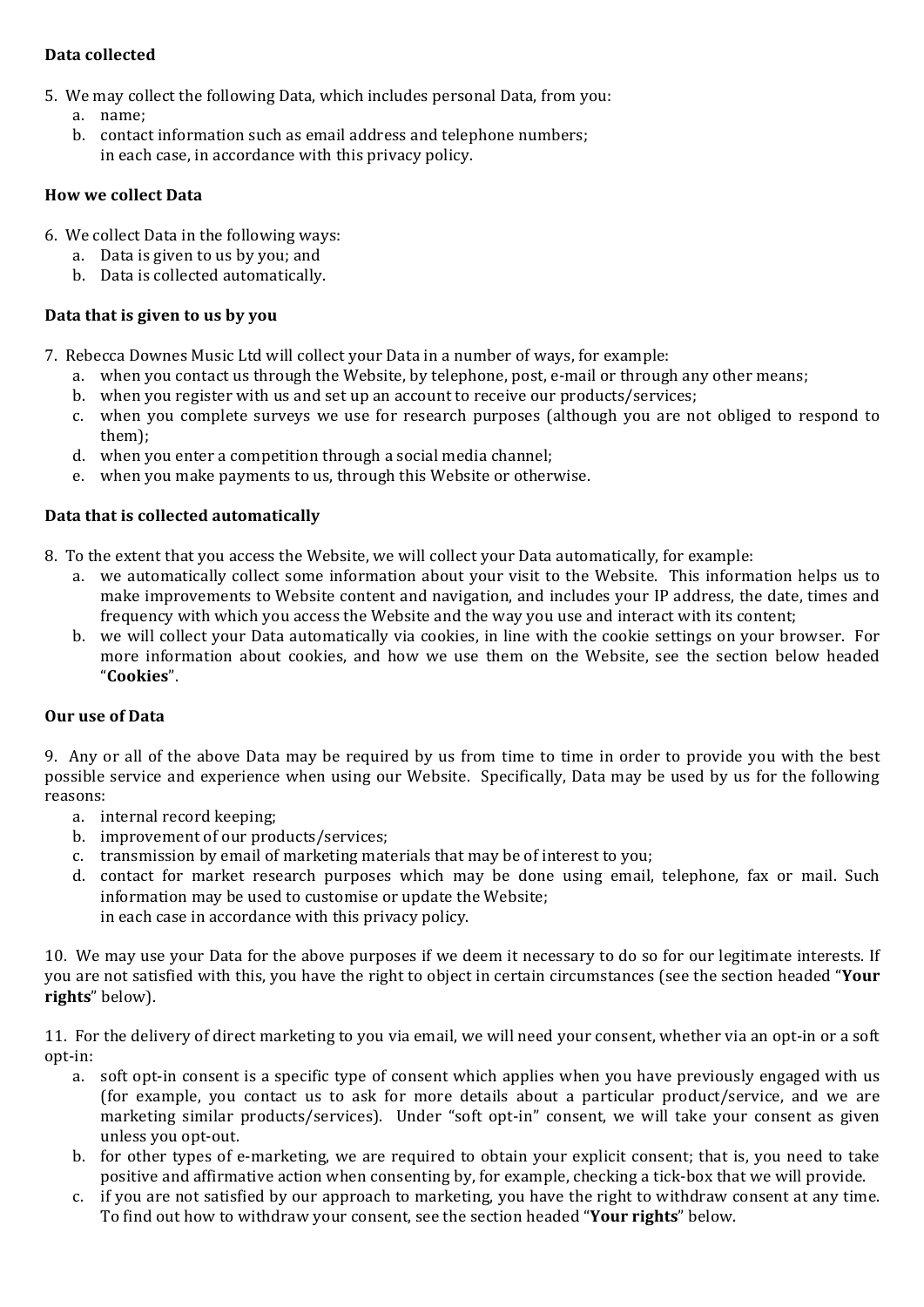12. When you register with us and set up an account to receive our services, the legal basis for this processing is the performance of a contract between you and us and/or taking steps, at your request, to enter into such a contract.

# **Who we share Data with**

- 13. We may share your Data with the following groups of people for the following reasons:
	- a. our employees, agents and/or professional advisers to obtain advice from professional advisers;
	- b. third party service providers who provide services to us which require the processing of Data to help third party service providers in receipt of any shared Data to perform functions on our behalf to help ensure the Website runs smoothly;
	- c. third party payment providers who process payments made over the Website to enable third party providers to process user payments and refunds;
	- d. relevant authorities to facilitate the detection of crime or the collection of taxes and duties; in each case is accordance with this privacy policy.

## **Keeping data secure**

14. We will use technical and organisational measures to safeguard your Data, for example:

- a. access to your account is controlled by a password and user name that is unique to you.
- b. we store your data on secure servers.

15. Technical and organisational measures include measures to deal with any suspected Data breach. If you suspect any misuse or unauthorised access to your Data, please let us know my contacting us by email to info@rebeccadownes.com.

16. If you want detailed information from Get Safe Online on how to protect your information and your computers and devices against fraud, identity theft, viruses and many other online problems, please visit www.getsafeonline.org. Get Safe Online is supported by HM Government and leading businesses.

## **Data retention**

17. Unless a longer retention period is required or permitted by law, we will only hold your Data on our systems for the period necessary to fulfil the purposes outlined in this privacy policy or until you request that the Data be deleted.

18. Even if we delete your Data, it may persist on backup or archival media for legal, tax or regulatory purposes.

# **Your rights**

19. You have the following rights in relation to your Data:

- a. **Right to access** the right to request (i) copies of the information we hold about you at any time, or (ii) that we modify, update or delete such information. If we provide you with access to the information we hold about you, we will not charge you for this, unless your request is "manifestly unfounded or excessive." Where we are legally permitted to do so, we may refuse your request. If we refuse your request, we will tell you the reasons why.
- b. **Right to correct** the right to have your Data rectified if it is inaccurate or incomplete.
- c. **Right to erase** the right to request that we delete or remove your Data from our systems.
- d. **Right to restrict our use of your Data** the right to "block" us from using your Data or limit the way in which we can use it.
- e. **Right to data portability** the right to request that we move, copy or transfer your Data.
- f. **Right to object** the right to object to our use of your Data including where we use it for our legitimate interests.

20. To make enquiries, exercise any of your rights set out above, or withdraw your consent to the processing of your Data (where consent is our legal basis for processing your Data), please contact us via this email address: info@rebeccadownes.com.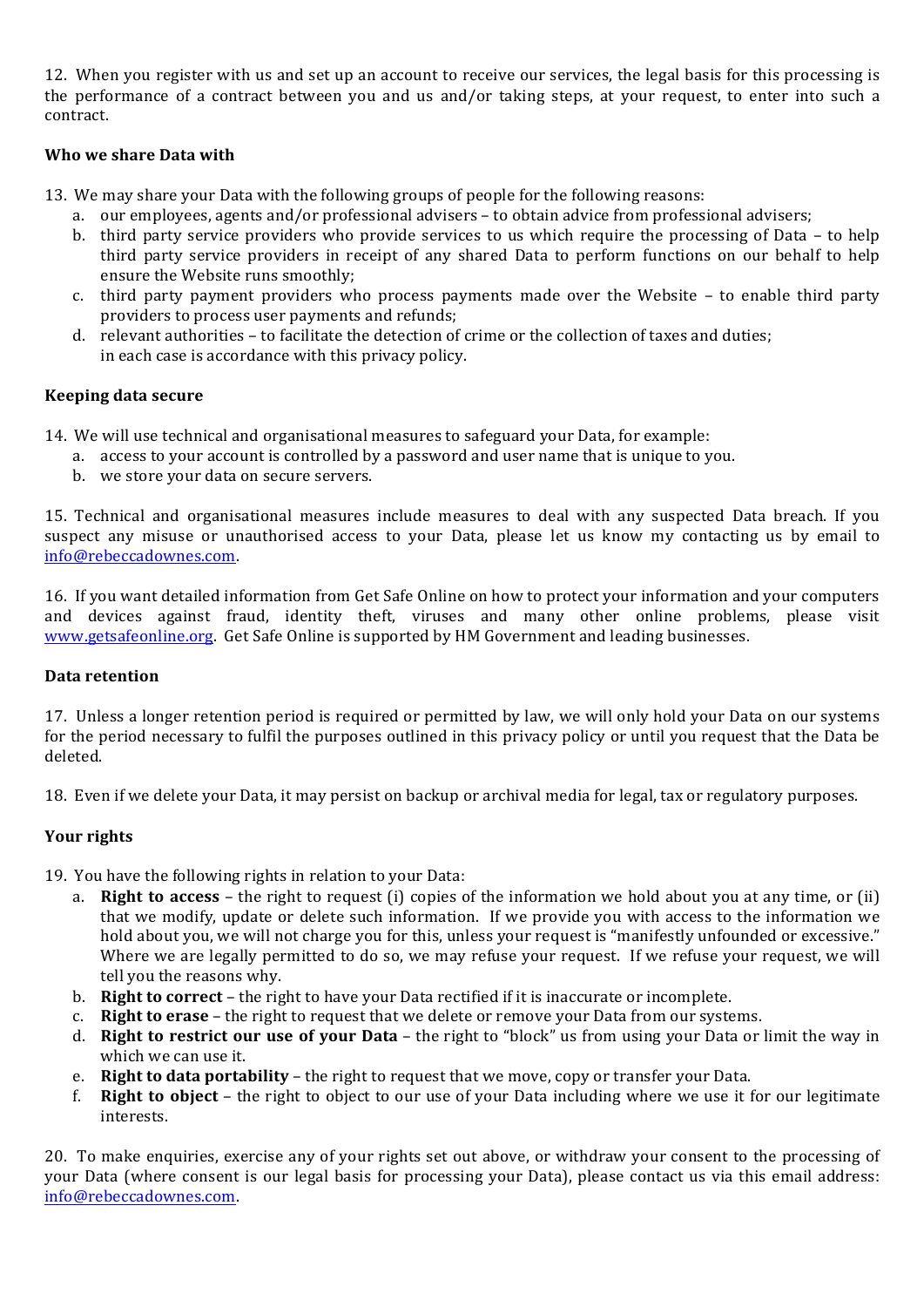21. If you are not satisfied with the way a complaint you make in relation to your Data is handled by us, you may be able to refer your complaint to the relevant data protection authority. For the UK, this is the Information Commissioner's Office (ICO). The ICO's contact details can be found on their website at https://ico.org.uk/.

22. It is important that the Data we hold about you is accurate and current. Please keep us informed if your Data changes during the period for which we hold it.

## **Transfers outside the European Economic Area**

23. Data which we collect from you may be stored and processed in and transferred to countries outside of the European Economic Area (EEA). For example, this could occur if our servers are located in a country outside the EEA or one of our service providers is situated in a country outside the EEA.

24. We will only transfer Data outside the EEA where it is compliant with data protection legislation and the means of transfer provides adequate safeguards in relation to your Data, e.g. by way of data transfer agreement, incorporating the current standard contractual clauses adopted by the European Commission, or by signing up to the EU-US Privacy Shield Framework, in the event that the organisation is receipt of the Data is based in the United States of America.

25. To ensure that your Data receives an adequate level of protection, we have put in place appropriate safeguards and procedures with the third parties we share your Data with. This ensures that your Data is treated by those third parties in a way that is consistent with the Data Protection Laws.

#### Links to other websites

26. This website may, from time to time, provide links to other websites. We have no control over such websites and are not responsible for the content of these websites. This privacy policy does not extend to your use of such websites. You are advised to read the privacy policy or statement of other websites prior to using them.

#### **Changes of business ownership and control**

27. Rebecca Downes Music Ltd may, from time to time, expand or reduce our business and this may involve the sale and/or the transfer of control of all or part of Rebecca Downes Music Ltd. Data provided by Users will, where it is relevant to any part of our business so transferred, be transferred along with that part and the new owner or controlling party will, under the terms of this privacy policy, be permitted to use the Data for the purposes for which it was originally provided to us.

28. We may also disclose Data to a prospective purchaser of our business or any part of it.

29. In the above instances, we will take steps with the aim of ensuring your privacy is protected.

#### **Cookies**

30. This Website may place and access certain Cookies on your computer. Rebecca Downes Music Ltd uses Cookies to improve your experience of using the Website and to improve our range of products and services. Rebecca Downes Music Ltd has carefully chosen these Cookies and has taken steps to ensure that your privacy is protected at all times.

31. All Cookies used by this Website are used in accordance with current UK and EU Cookie Law.

32. Before the Website places Cookies on your computer, you will be presented with a message bar requesting your consent to set those Cookies. By giving your consent to the placing of Cookies, you are enabling Rebecca Downes Music Ltd to provide a better experience and service to you. You may, if you wish, deny consent to the placing of Cookies; however, certain features of the Website may not function fully or as intended.

33. This website may place the following Cookies: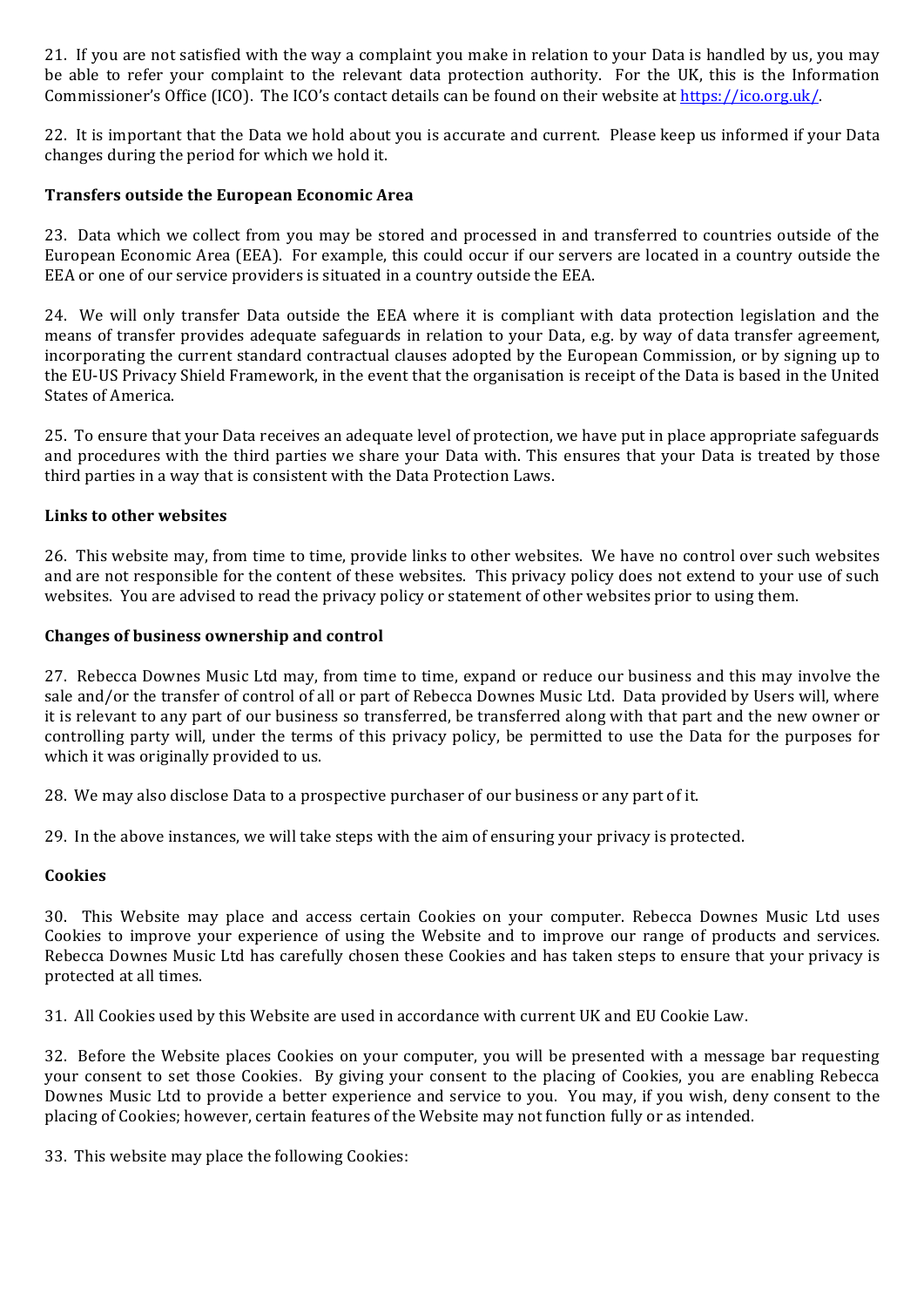| <b>Type of Cookie</b>        | <b>Purpose</b>                                                                      |
|------------------------------|-------------------------------------------------------------------------------------|
| Strictly necessary cookies   | These are cookies that are required for the operation of our Website. They include, |
|                              | for example, cookies that enable you to log into secure areas of our website, use a |
|                              | shopping cart or make use of e-billing services.                                    |
| <b>Functionality cookies</b> | These are used to recognise you when you return to our Website. This enables us to  |
|                              | personalise our content for you, greet you by name and remember your preferences    |
|                              | (for example, your choice of language or region).                                   |

34. You can find a list of Cookies that we use in the **Cookies Schedule**.

35. You can choose to enable or disable Cookies in your internet browser. By default, most internet browsers accept Cookies but this can be changed. For further details, please consult the help menu in your internet browser.

36. You can choose to delete Cookies at any time; however you may lose any information that enables you to access the Website more quickly and efficiently including, but not limited to personalised settings.

37. It is the recommended that you ensure that your internet browser is up-to-date and that you consult the help and guidance provided by the developer of your internet browser if you are unsure about adjusting the your privacy settings.

38. For more information generally on cookies, including how to disable them, please refer to aboutcookies.org. You will also find details on how to delete cookies from your computer.

#### **General**

39. You may not transfer any of your rights under this privacy policy to any other person. We may transfer our rights under this privacy policy where we reasonably believe your rights will not be affected.

40. If any court or competent authority finds that any provision of this privacy policy (or any part of the provision) is invalid, illegal or unenforceable, that provision or part-provision will, to the extent required, be deemed to be deleted, and the validity and enforceability of the other provisions of this privacy policy will not be affected.

41. Unless otherwise agreed, no delay, act or omission by a party in exercising any right or remedy will be deemed a waiver of that, or any other, right or remedy.

42. This Agreement will be governed by and interpreted according to the law of England and Wales. All disputes arising under this Agreement will be subject to the exclusive jurisdiction of the English and Welsh courts.

#### **Changes to this privacy policy**

43. Rebecca Downes Music Ltd reserves the right to change this privacy policy as we may deem necessary from time to time, or as may be required by law. Any changes will be immediately posted on the Website and you are deemed to have accepted the terms of the privacy policy on your first use of the Website following the alterations.

You may contact Rebecca Downes Music Ltd by email at info@rebeccadownes.com.

#### **Attribution**

44. This privacy policy was created using a document from Rocket Lawyer (https://www.rocketlawyer.co.uk).

#### **03 October 2018**